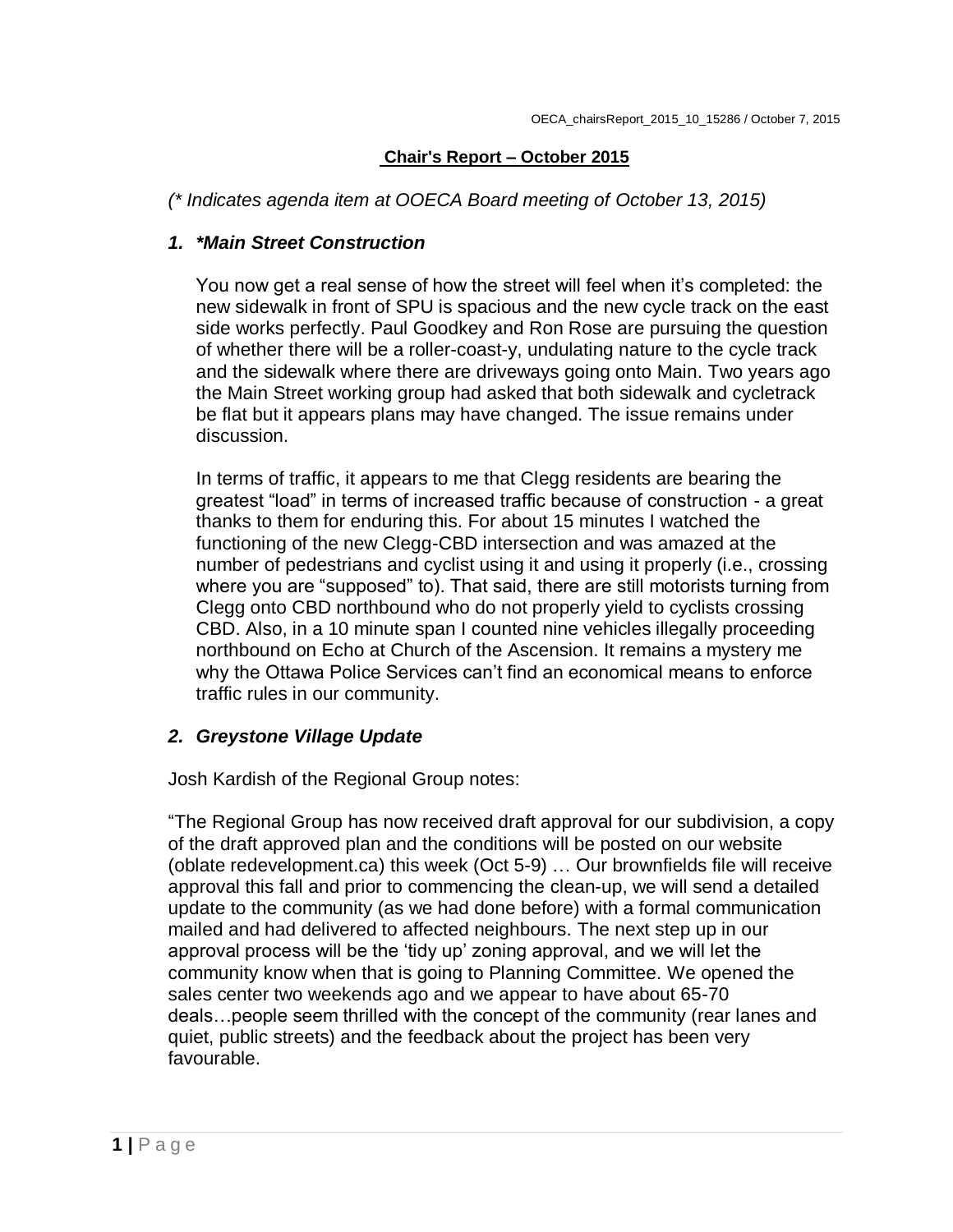"We will be turning our minds now to how we can begin to ensure that these new homeowners (who won't be moving in for 2 + years) can begin to get involved in the Parks planning process for Greystone."

## *3. Greystone Village - New Park*

Eddie Gillis is working with City Planner Louise Cerveny to set a time and location for the community review of the revised plan for the Forecourt - Grande Allée park.

## *4. \*Resurfacing of Springhurst Park Basketball Court*

Springhurst Park area resident Rick Burrowes has been leading an effort to get the surface of the Springhurst Park basketball court resurfaced. Originally constructed in 1996, there has been no maintenance on the court since that time and it has become pitted. Meanwhile, its popularity continues to grow, being one of the most used courts in the central urban area.

Ian Grabina of the Councillor's office advices that the parks group will be sending someone over to both Brantwood and Springhurst [parks] some time in the next few weeks (no specific date available at this point). "They'll assess the current condition of the playing surfaces and be able to provide info regarding their assessments back to us…Although the surfaces may be deemed in need of some amount of repair, they will be need to be placed in a priority list relative to all other city operated playing surfaces and then assigned to a specific fiscal year…I'll be following up with [staff] in a week or so to see if there has been an assessment completed. Until that time, please leave it with me and I'll flag it back to you once information becomes available. We should have some good info for you to pass on in time for the AGM in November."

Chris Smith of Canada Courts advises that if the community were to cost share with the city it could be possible to expedite resurfacing of the courts. He will provide a cost estimate with specifications that would meet city requirements.

If the community were to endorse a cost-sharing approach there could be a contribution from OOECA and, conceivably, others. And, by virtue of the change in the cash-in-lieu of parkland policy, it is now possible to use CIL funds for park maintenance projects although both CAG and OOECA opposed this change when it was being proposed.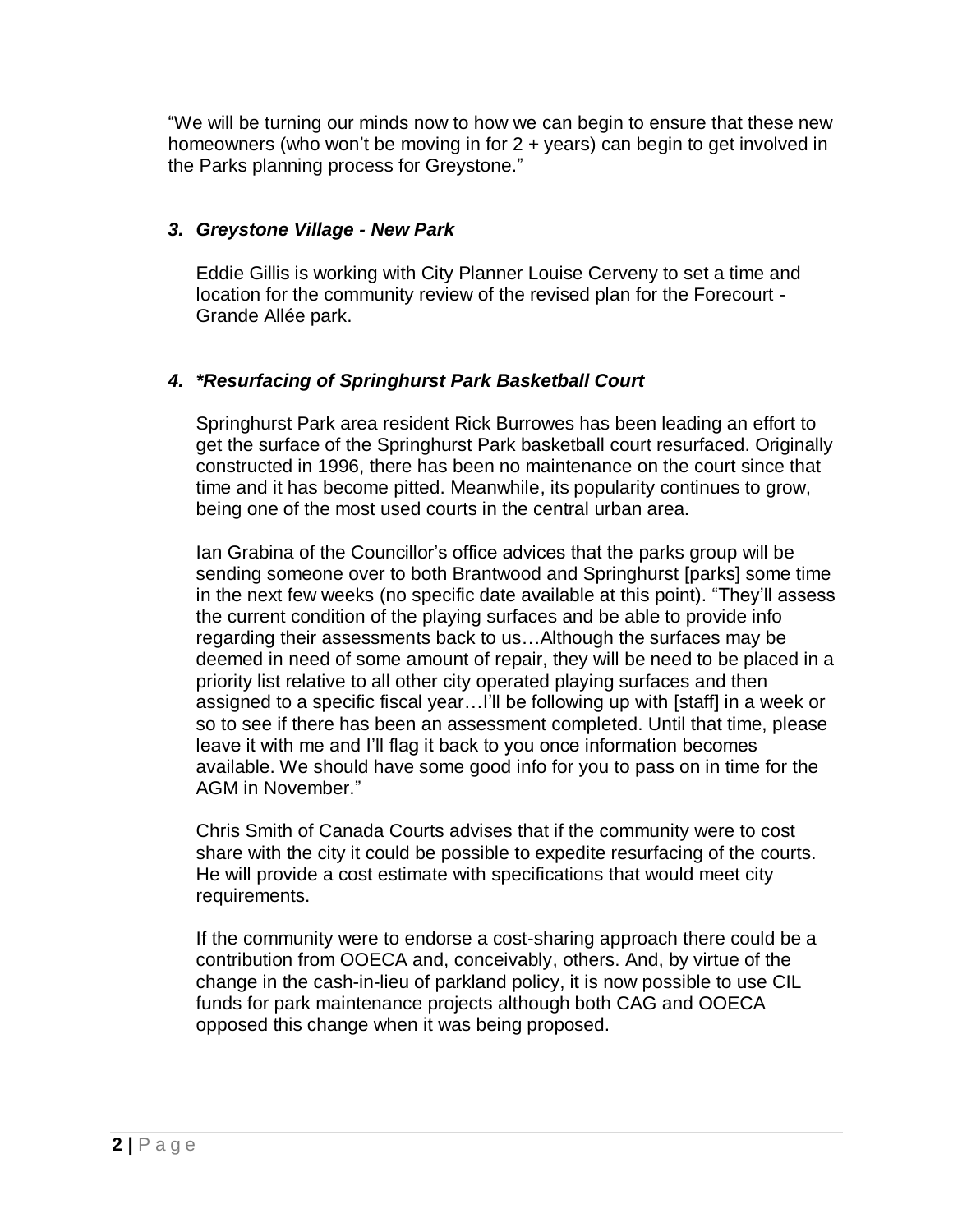#### *5. Lansdowne Park Update*

On behalf of OOECA rep Tara Hogeterp, I attended the September  $29<sup>th</sup>$ meeting of the Lansdowne Community Working group and learned that the park events, commercial activity and residential occupancy are all proceeding well. Although there were about 30 noise complaints pertaining to the AC/DC concert and CityFolk, none resulted in city staff issuing an infraction charge. Other interesting points were: the many dead trees on site will be replaced next spring; all construction activity is nearly complete; and the city wants to ensure the park is not "overprogrammed" (i.e., they know the surrounding communities do not want events all the time). One slight gaffe - in my estimation - was there was no advance warning that a jet fighter would be flying over the stadium on October  $1<sup>st</sup>$ . A number of residents complained about this.

## *6. City Budget: OOE Issues*

At an October 6th public discussion of the 2016 budget, I suggested that the city could increase revenues / save money / appropriately reallocate by: reexamining the "development charges" allocation and shifting some money to active transportation infrastructure (meaning, in our case, the Clegg-Fifth Footbridge); improving the efficiency of traffic law enforcement with cameras (e.g., photo radar); seek less expensive park installations/improvements (given OOE's experience with cash-in-lieu of parkland proposals); and increase the expenditures in the urban areas and reduce them in suburban and rural areas given that the City's per capita revenues from urban area residents are about \$550 more than the per capita expenditures in urban areas (2013 Henson report).

| <b>Summary Table</b><br><b>City of Ottawa</b><br><b>Tax Levy and Rate Supported Services Summary</b><br>(Annual \$/Capita) |                                    |                                                 |                                                     |                                                                          |
|----------------------------------------------------------------------------------------------------------------------------|------------------------------------|-------------------------------------------------|-----------------------------------------------------|--------------------------------------------------------------------------|
|                                                                                                                            | Higher-<br><b>Density</b><br>Urban | Lower-<br><b>Density</b><br>Urban<br>Greenfield | $low-$<br><b>Density</b><br>Rural<br><b>Village</b> | <b>Scattered</b><br>Estate<br>and Low-<br><b>Density</b><br><b>Rural</b> |
| Cost                                                                                                                       |                                    |                                                 |                                                     |                                                                          |
| <b>Tax Levy Supported</b>                                                                                                  | 1,055                              | 1,338                                           | 1,458                                               | 1,734                                                                    |
| Rate Supported                                                                                                             | 165                                | 289                                             | 365                                                 | 0                                                                        |
| <b>Total Cost</b>                                                                                                          | 1,220                              | 1,627                                           | 1,823                                               | 1,734                                                                    |
| Revenue                                                                                                                    |                                    |                                                 |                                                     |                                                                          |
| <b>Tax Levy Supported</b>                                                                                                  | 1,471                              | 979                                             | 1,224                                               | 1,490                                                                    |
| Rate Supported                                                                                                             | 340                                | 379                                             | 533                                                 | $\Omega$                                                                 |
| <b>Total Revenue</b>                                                                                                       | 1,811                              | 1,358                                           | 1,757                                               | 1,490                                                                    |
| <b>Variance in Expenditures</b>                                                                                            |                                    |                                                 |                                                     |                                                                          |
| <b>Tax Levy Supported</b>                                                                                                  | 415                                | (359)                                           | (234)                                               | (244)                                                                    |
| Rate Supported                                                                                                             | 175                                | 90                                              | 168                                                 | o                                                                        |
| <b>Total Variance</b>                                                                                                      | 590                                | (269)                                           | (66)                                                | (244)                                                                    |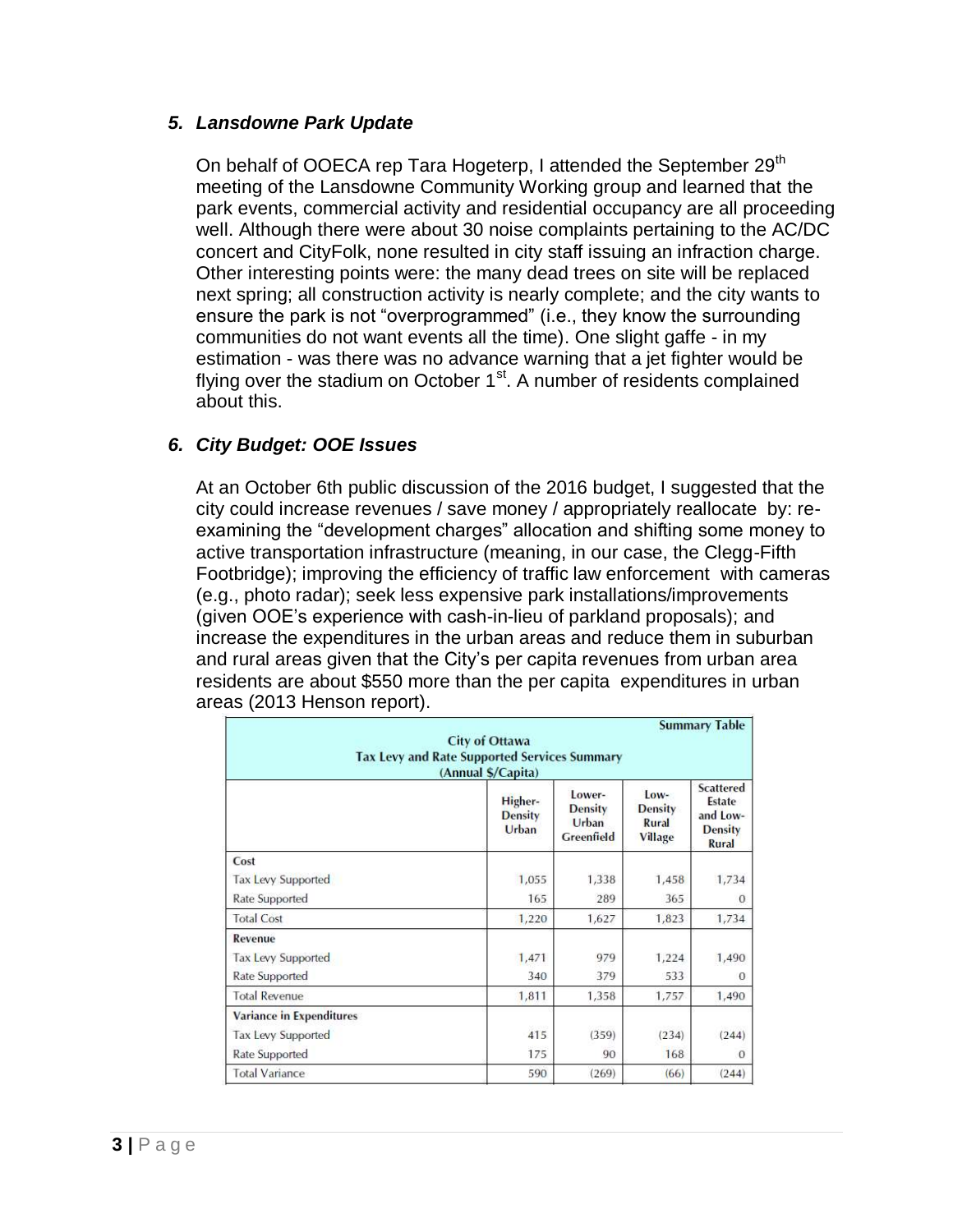The Mayor responded to my points and basically said 'no way. That said, I'd recommend that OOECA press Councillor Chernushenko to get development charge money allocated to the footbridge project. The City used about \$6M of DC money for Lansdowne - so there is no reason why DC moneys shouldn't be used for a footbridge that has a multitude of benefits, just as the Corktown Footbridge has demonstrated.

## *7. Rideau River Nature Trail / Western Pathway*

As a follow-up to the information presented by Councillor Chernushenko last Board meeting, I wrote to Luc Frechette, senior project engineer for the initiative. He has been remarkably responsive and thorough (see Attachment 1).

Key outstanding issues include what will be done first and the routing of the pathway through the southern end of OOE (Brantwood Park, Brantwood Drive, and Rideau Garden Drive). SLOE and residents of RGD have suggested that the cycling portion of the path be diverted to the new cycle track on Main Street. Others believe the cycling portion pathway should go along Rideau Garden Drive, then onto Centennial, Brantwood Drive, into Brantwood Park, veer to Onslow and return to the river on the north side of the fieldhouse.

## *8. Ian Gabrina: New OOE Advisor in Councillor's Office*

Old Ottawa East resident Ian Grabina recently joined David Chernushenko's staff and will cover OOE and OOS. As CAG chair Melanie Gilbert has said, Ian lives on Main Street so is very familiar with the issues that we are facing. Ian has been treasurer of CAG since 2014 but will be transitioning out of this role by the end of this year.

## *9. AGM Preparation (November 10, 2015)*

In the interest of ensuring members have the opportunity to review the Board's "annual report before the AGM," I'd like to have the report posted on the OOECA site at least a week before the AGM. If by the end of next week committee heads could send me key points they'd like included in this report I'd appreciate it. I'd then draft the report, send for comments and then prepare a powerpoint presentation to give at the meeting.

The liquor licence has been issued for the "after" reception.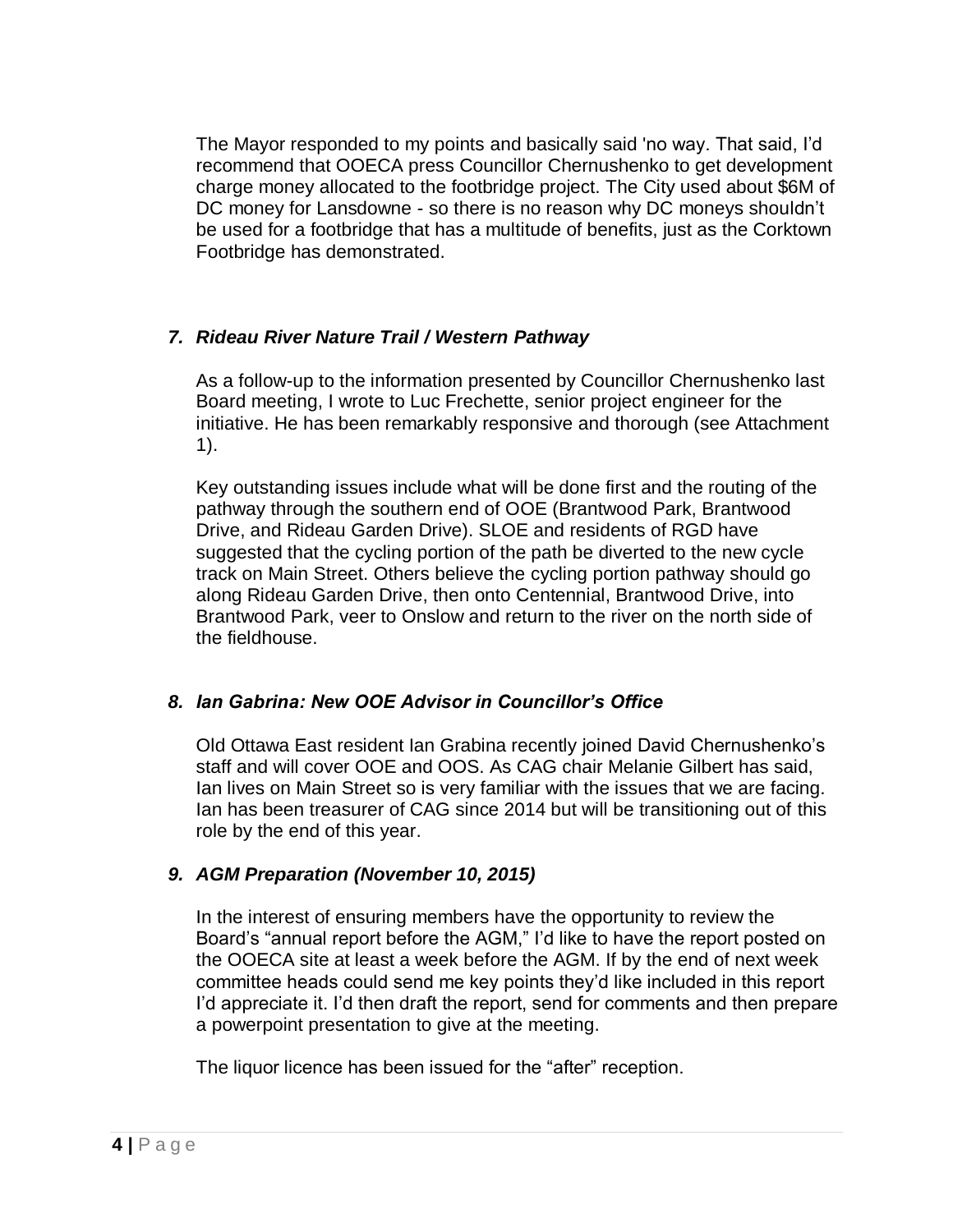If Board members are not going to be able to attend the AGM please let Phyllis and me know.

## *10. OOE Welcome Brochure*

I've heard positive commentary on the new brochure. Jan gave copies to Domicile for their sales office and Regional printed 2,000 copies for its sales office. CAG was given 50 copies for its pilot "welcome wagon" project for newcomers to OOE.

# *11.Soil Testing at 160 Lees / Springhurst Park*

We'll need to closely monitor the work that has been done to determine just what the potential use of 160 Lees is. Last year, City staff prevented SLOE from a tree planting project at 160 Lees because of concerns about contaminated soil and potential injury to tree planters. This large greenspace is key to providing adequate recreational and natural land for the growing OOE population. We're still waiting for a response from the parks department in terms of how the playing field area could be improved without spending the \$275,000 of cash-in-lieu of parkland funding that was originally seen by the city as necessary.

# *12.All-Candidates Meeting (Federal Election)*

Unfortunately I was not able to get any volunteers from OSCA or GCA to help organize an all-candidates meeting for Ottawa Centre. That said, good local questions have been raised in other fora including the *Mainstreeter*.

## *13.Good News*

This is the last excessively long "chair's report" I'll be writing. Thanks to all of you for the extraordinary efforts that I've been able to write about.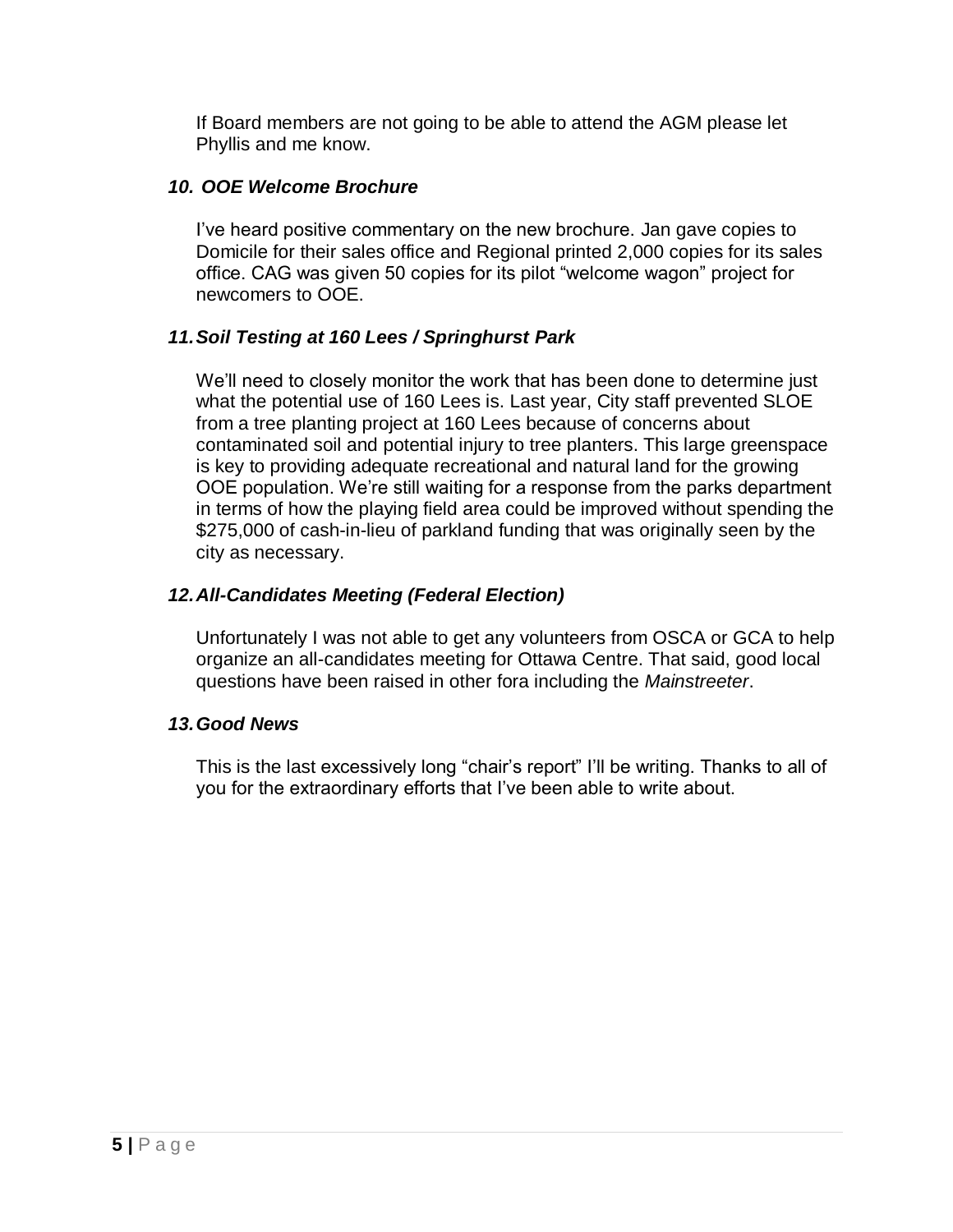## **Attachment 1: Correspondence on Rideau River Nature Trail / Western Pathway**

# *A. Dance to Frechette (Sept 16, 2015)*

At the OOECA Board meeting last week Councillor Chernushenko gave an update on progress on the RRWP / NT ... I am wondering if it might be possible for you to share the detailed design or let us know how things have changed since we saw the conceptual design. Three specific questions are:

i.) Treatment of the pathway for the Rideau Gardens Drive section. The conceptual design called for the diversion of the cycle traffic onto RGD with there being a boardwalk along the river "behind" RGD - is this still the case?

ii.) Treatment of pathway through Brantwood Park. The conceptual design originally called for a paved pathway along the river through all of Brantwood Park. This was opposed by the community association, given the desirability to keep fast cyclists away from the play area near the river. Councillor Chernushenko mentioned the idea of the pathway going from the south end of Brantwood Drive towards Onslow and then back towards the river in the area of the Brantwood fieldhouse. So we're curious what the plans now show.

iii.) Pathway near the LRT Bridge crossing / uOttawa. We have suggested that the pathway under the transitway / LRT bridge be higher than it is at present (it floods out seriously during the spring) so we are wondering if this detail has been addressed.

The completion of this missing link has been long sought but we want it to be completed so that it respects the delicate ecology of the shoreline and ensures that safe pedestrian passage is not sacrificed to speeding road bikes.

cheers john dance president, Old Ottawa East Community Association.

 $=$  $=$  $=$ 

*B. Luc Frechette to Dance (Sept 17, 2015)* Good afternoon Mr. Dance,

Thank you for your email. I have copied Robin Bennett who is the Transportation Planner for this project, and should be copied on all correspondence. In response to your email, the RRWP "Functional Design Report and Pathway Plan" dated July 17, 2014 by Stantec remains the guiding document but we are reviewing certain sections as described below.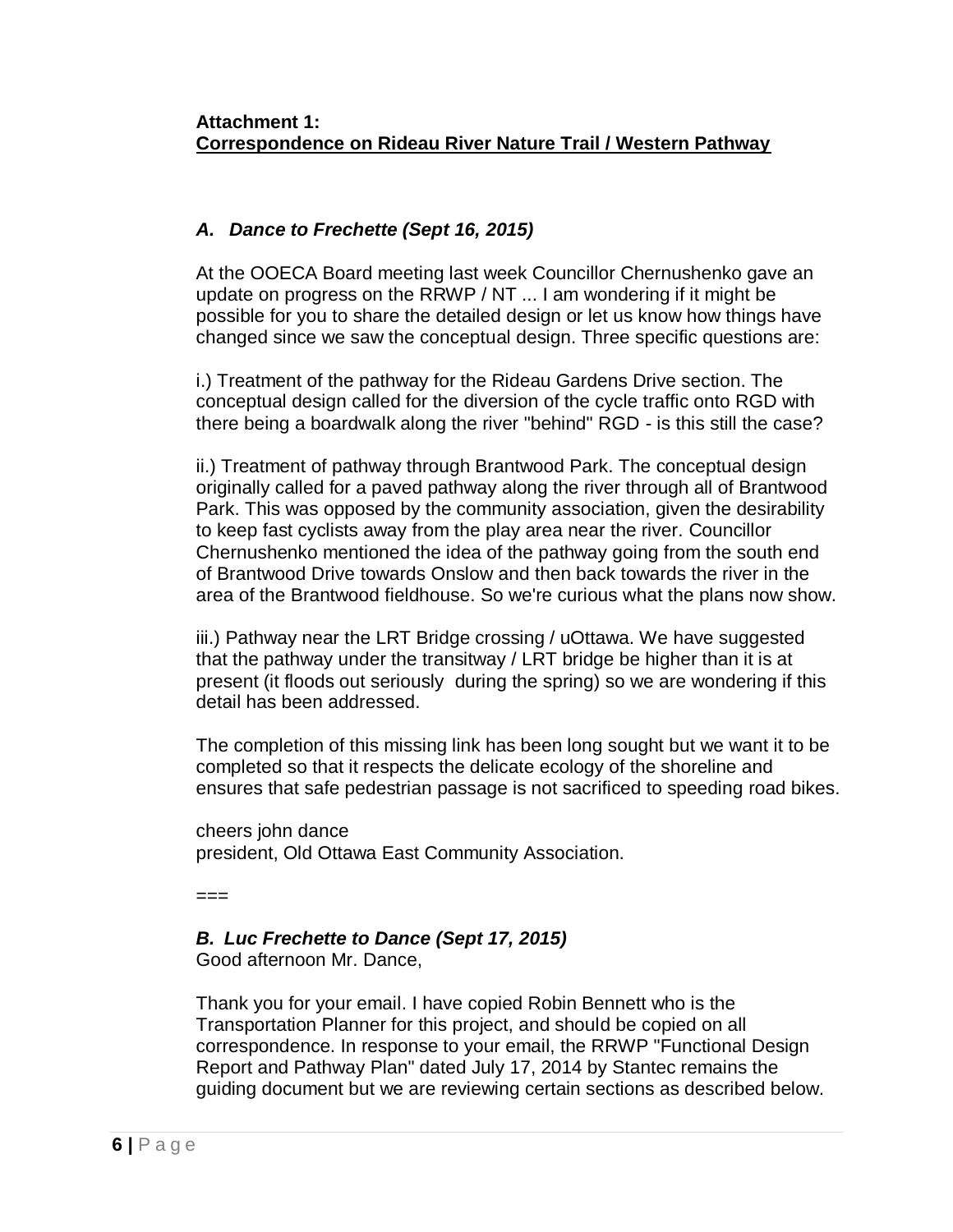We have not engaged a consultant to start detailed design yet. Before starting detailed design, we need to streamline the scope at the following areas:

i.) Agreement with U of O on the pathway alignment, responsibilities, and timing

ii.) Agreement with Regional Group (Oblates property) regarding pathway alignment, responsibilities, and timing

- iii.) Brantwood Park alignment
- iv.) Route through Rideau Garden Drive.

Regarding Item iii.), we recently met on site with Councillor Chernushenko to review the pathway alignment options through Brantwood Park. From your email below, I understand the Councillor has provided you an update. Attached is our latest working plan showing the new alternative proposed alignment (in pink) through Brantwood Park. Note that we still need to discuss this proposed plan internally at the City, in particular with the City Accessibility Department.

Regarding Item 4, we are considering using Rideau Garden Drive for the bike route, and leaving the existing trail along the river as is (i.e. no boardwalk). This also needs to be discussed internally at the City.

Regarding the alignment under the LRT bridge, our intention is to raise the path as high as physically possible while maintaining the specified headroom requirements and any other restrictions caused by the bridge. The higher we can raise the path under the bridge, the more gradual the slopes will be on either end.

We shall keep you updated on our progress with respect to Items 3 and 4 above.

Best regards,

Luc Frechette, M.Eng, P.Eng, PMP

---------------------

# *C. Dance to Frechette (Sept. 22, 2015)*

Mr. Frechette: Thank you for the prompt, thorough and positive response to my email. It's encouraging to hear of the progress. I've shared your response with my colleagues from Sustainable Living Ottawa East (SLOE), though not with the full Old Ottawa East Community Association. The responses I've received from SLOE are positive as I'll discuss briefly below.

Streamlining the scope in the four segments you speak of makes considerable sense. Indeed getting uOttawa and the LRT project on-side and hopefully their providing funding - also makes sense. I should note that the community association had to fight hard to get the pathway to run along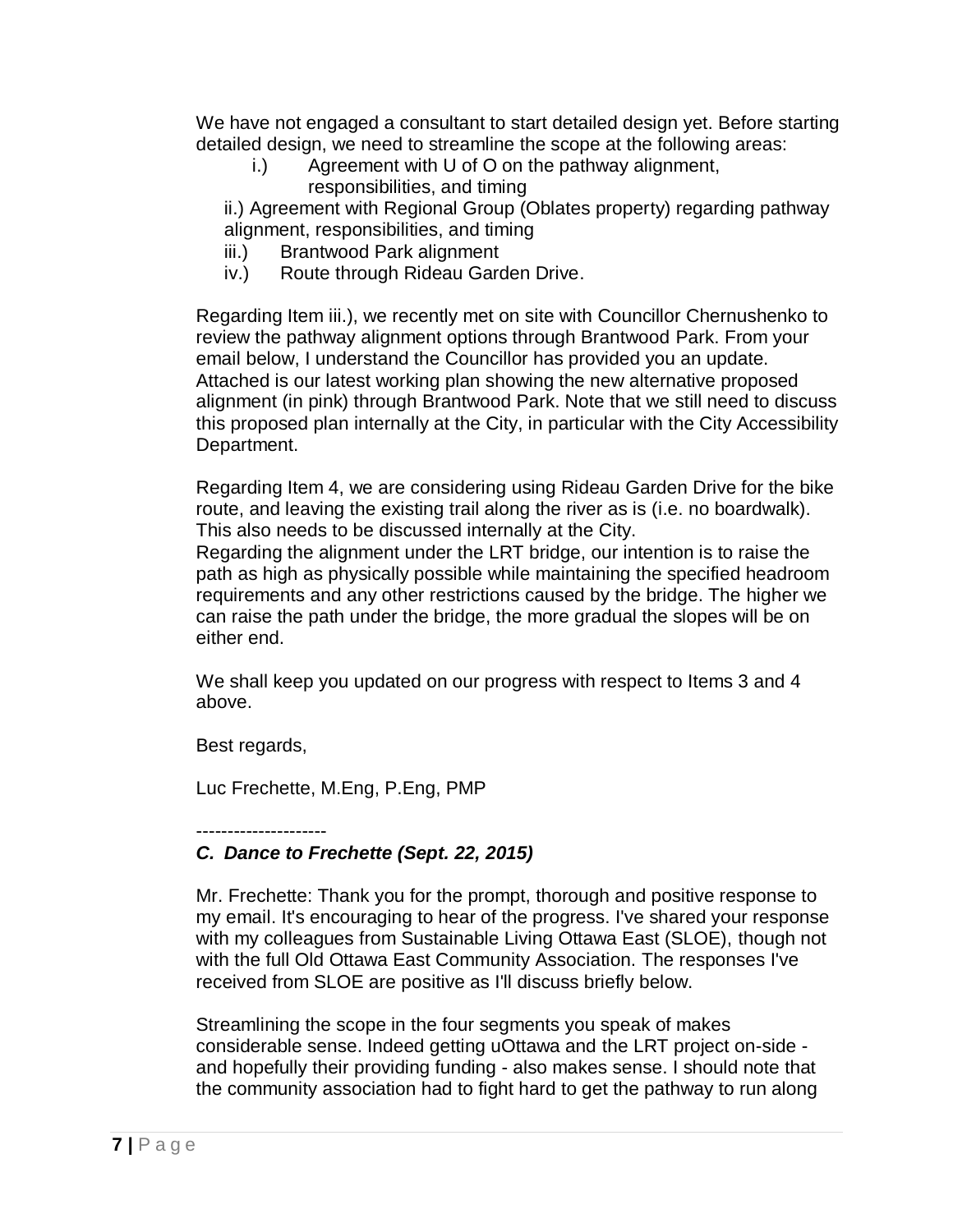the river in the "completed" part of the pathway through the 200 Lees property. The university was less than enthusiastic about the community - city desire for the pathway to go along the river through the site. And they have encroached on ready access as you go through their property just to the east of the transitway bridge. In terms of the Regional property, we have had positive discussions with Regional about the MUP. We believe that the sooner we get the pathway completed through the Regional property (including up the slope from Clegg) the better it will be for the development, the community and the city.

As you know, the route through Brantwood Park has been contentious. SLOE welcomes the proposal to swing the cycling path from the northern end of Brantwood Drive to Onslow (I think Councillor Chernushenko originally had this excellent idea). This will be safer for the many children who play near the play structures by the river and will be better for the river ecology. Further, several very large oak trees along the river will not be disturbed by pathway construction if there is the cycling diversion to Onslow.

In terms of the actual alignment of the pathway going to Onslow, please see the attached sketch - SLOE is suggesting the pathway go to the south of the basketball court rather than, as you've proposed, to the north. Also, members of SLOE would be pleased to consult with you on the specific alignment to minimize impact of the trees in this area. There's also the issue of springtime flooding in this area but this problem would have been encountered regardless of the location of the pathway through Brantwood. I should note that in our discussion of your email one suggestion was to leave the whole stretch between Mcllraith Bridge and Clegg as is, and just do the path from Clegg north. Just under Smyth, the cycling route could go north on the little stretch of street running parallel to Main (Rideau Garden Drive - Bullock) then out onto Main with its to-be-new cycle track. Cyclists could go back down on Clegg if they wanted, to head north along the River. That said, I also know that there are cyclists who would like to stay as near the river as possible and would rather not be routed onto the new Main cycle track.

In terms of the idea to "use Rideau Garden Drive for the bike route, and leaving the existing trail along the river as is (i.e. no boardwalk)," SLOE members endorse this ... that said, I'm aware of some residents on RGD who liked the conceptual design's idea of a boardwalk on this river stretch.

Your email didn't make mention of the unfinished portion of the pathway through Old Ottawa South (i.e., south of McIlraith bridge) ... our OSCA colleagues would be interested in knowing if anything new is being proposed there.

Thank you for pursuing this ... we know it will take a few years to complete but in the end the city will have a wonderful new route that respects the river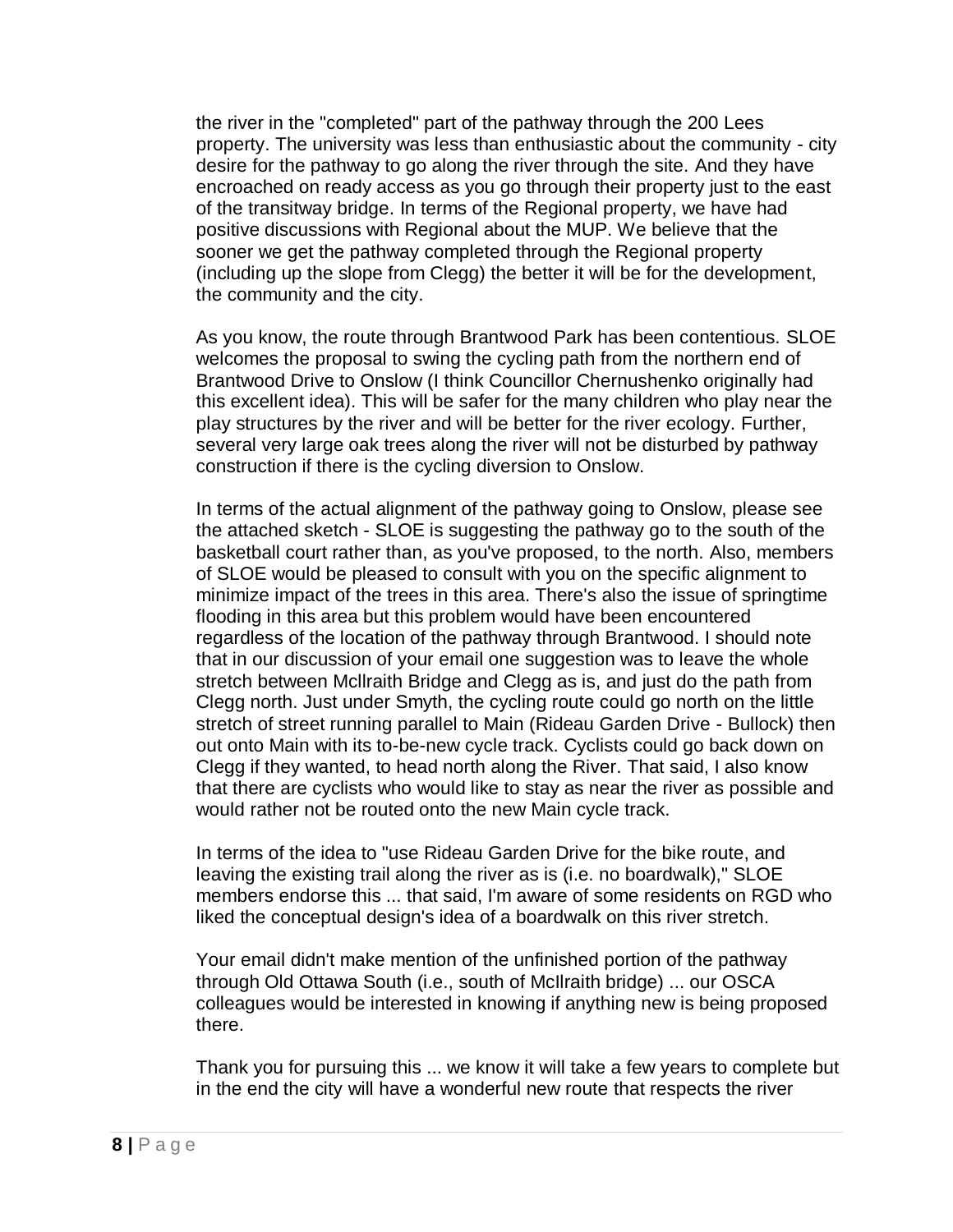ecology and the adjacent neighbourhoods while fostering development, cycling commuting and recreational cycling and walking.

cheers john dance president OOECA

#### ============== *D. Frechette to Dance (Sept 24, 2015)*

Thank you for your email. We will take your comments into account as we move forward with this project. As mentioned below, we have not yet engaged the consultant to start the preliminary or detailed design. There will be opportunity for OOECA to review and comment on the preliminary design. Regarding the pathway alignment south of McIlraith Bridge, we plan to proceed as per the Functional Design Report. Your proposed alignment through Brantwood Park will be considered and evaluated.

Best regards,

Luc Frechette, M.Eng, P.Eng, PMP ========

#### *E. Allison Dixon (Rideau Garden Drive residents) to Frechette (Oct. 2, 2015)*

Bonjour Mr. Frechette,

Thank you very much for providing further details. I wanted to share with you input on behalf of the residents of Rideau Garden Drive (RGD). I have taken the time to survey each of the 26 homes so that we are able to present information which represents the views of those living on the street. We felt this important since our stretch of the Rideau River Nature Trail has distinctly unique characteristics unlike other parts of the Rideau River Western Pathway (RRWP). We were pleased to see some of those unique characteristics highlighted in the Stantec Report (July 2014) which I recently received.

Our section of the RRWP has an intense human-nature interface unlike any other along the pathway. As such, overwhelmingly residents wish to keep commuting cyclists and high speed "traffic" off of the Nature Trail along RGD, thus keeping the path as it is principally used which is pedestrian - dog walking, bird watching, shoreline fishing, cross country skiing, and a put-in spot for kayakers, canoeists, and Stand Up Paddle boarders. We believe this is the direction you are presently headed. In addition, we feel not much work needs to occur along RGD aside from some "maintenance" done to the Trail